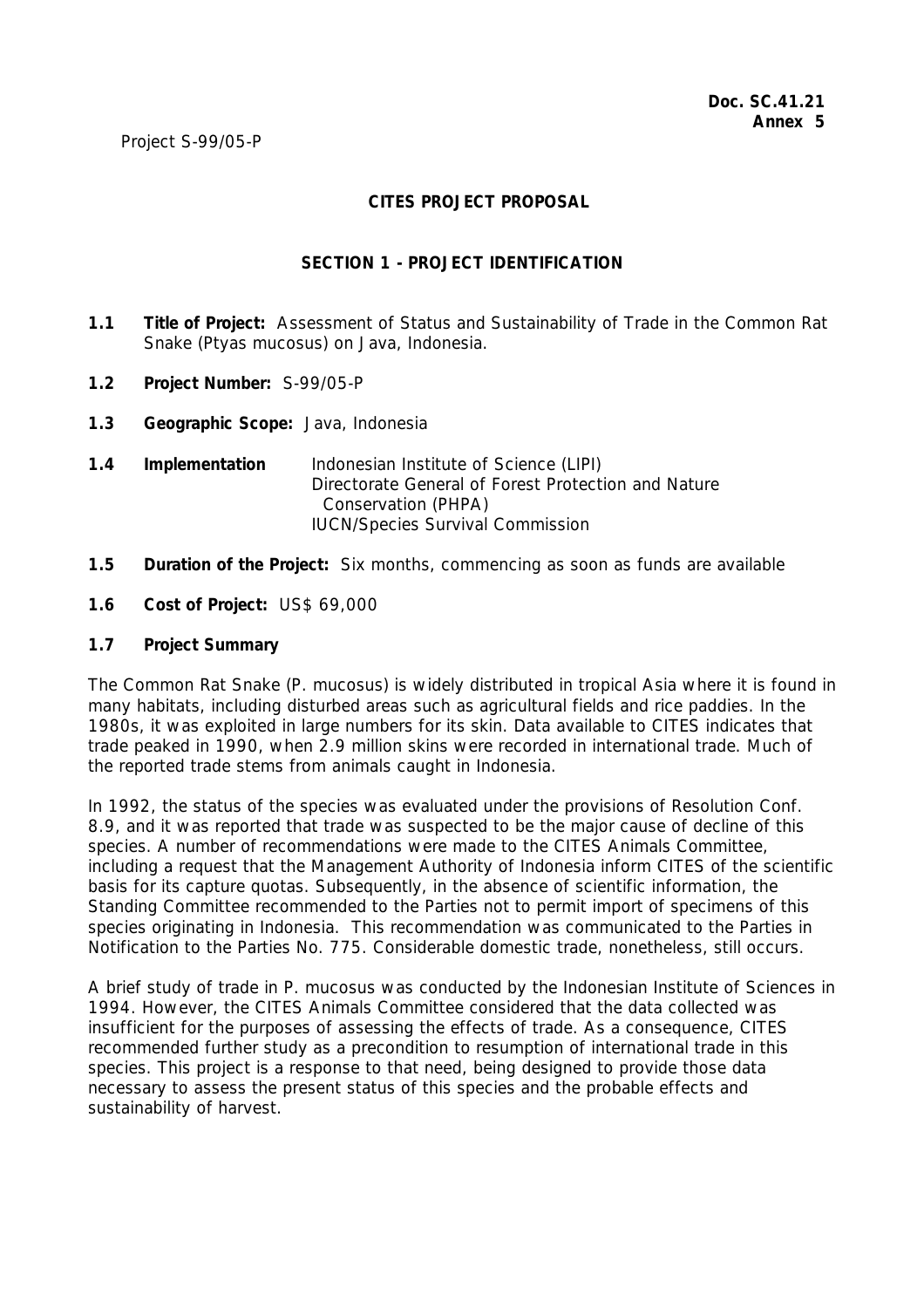## **SECTION 2 - BACKGROUND AND PROJECT CONTRIBUTION TO OVERALL CITES IMPLEMENTATION**

# **2.1 Background**

The Common Rat Snake (*P. mucosus*) is a non-venomous snake in the Colubridae family that reaches 2.5 metres in length and 5-10 centimetres in girth (Boeadi, unpublished manuscript). This species is widely distributed in tropical Asia, occurring from Iran and Afghanistan to Indochina, Taiwan and the Greater Sunda region. Its distribution is summarized by Anon. 1992. In Java, it inhabits many habitats, including disturbed areas such as agricultural fields and rice paddies, where it preys on frogs, lizards and rats. Little is known about the reproductive biology of the species, although based on 37 records of oviductal eggs or vitellogenic ovarian follicles of females harvested in central Java between November and January, clutch size ranged from 4- 25 with an average of thirteen (Boeadi et al., 1997).

*P. mucosus* was listed in Appendix III of CITES between 13 January 1984 and 18 January 1990. Therefore, the trade data reported to CITES is less complete than for species included in Appendix II. Nevertheless, an analysis by TRAFFIC International (Jenkins and Broad, 1994) showed that very substantial international trade in *P. mucosus* took place during this period. Information available to CITES indicated an annual average of 1.5 million skins, but this is certainly an underestimate because trade was believed to have been markedly under-recorded; for example, in 1984, imports as recorded by the U.S. FWS (734,000 skins) exceeded total world trade as recorded by CITES (713,000). Peak global trade during this period amounted to just under 2.7 million in 1986, but trade in 1990, the first year when there should have been reasonably complete reporting under CITES, reached 2.9 million, making it apparently the most abundant reptile species in trade at that time.

Much of the reported trade relates to animals caught in Java and Sumatra. Trade of *P. mucosus* skins from Indonesia declined from two million in 1986 to 796,337 in 1988. However, exports increased in 1989 to 1,034,790, plus 610 kg and 1,059  $m^2$  of skins. During this period, Indonesian export quotas for the species were exceeded in some years, such as in 1989. Quotas were first set in 1989 at 915,000, but were reduced in subsequent years to 250,000. Quotas were also set for a related species, *P. korros* at 245,000 in 1984, reduced to 10,000 by 1991 (Anon. 1992). Comprehensive data on international trade in *P. mucosus* is provided by Anon. (1992).

The EU and the USA accounted for over 70 per cent of declared trade during 1984-1989, with the EU alone (primarily Germany, Italy, the Netherlands, Spain and the U.K.) accounting for just over half of all trade. However, in 1990, Hong Kong accounted for 65 per cent of all declared world trade (net import of 1.8 million skins). It seems likely that Hong Kong was importing substantial quantities before this, but that much of the trade went unrecorded. In contrast to EU imports, US imports declined from 730,000 in 1984, to 140,000 in 1989 and 30,000 in 1990. Japanese imports are insignificant by comparison, but do show an increase from zero in 1984 to 70,000 in 1989, although by 1990 they declined to 14,000. It is unclear whether these changes reflect real changes in trade or in the patterns of recording.

In 1992, the Review of Significant Trade under the provisions of Resolution Conf. 8.9 (Anon 1992) noted that trade was suspected to be the major cause of decline that had been reported for this species (at that time included in CITES Appendix II). A number of recommendations were made to the CITES Animals Committee, including a request that the CITES Management Authority of Indonesia inform the Animals Committee of the scientific basis for its capture quotas and introduce a system to ensure that exports not exceed those quotas.

In November 1993, in response to a recommendation from the Standing Committee, Parties were requested not to permit imports of specimens of this species originating in Indonesia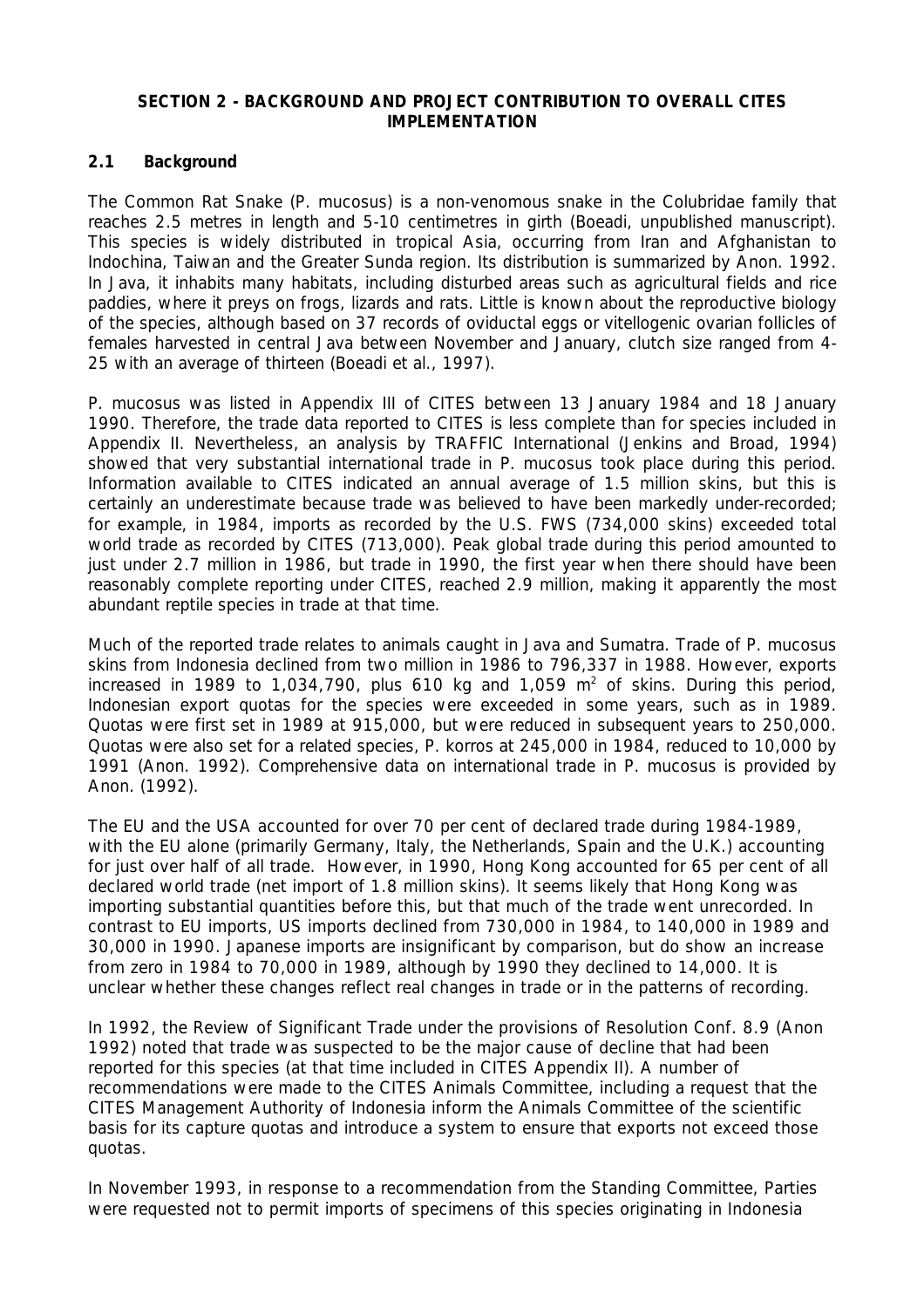until the Animals Committee's recommendations had been implemented. Considerable domestic trade is known to occur. *P. mucosus* has long been captured in large numbers in East and Central Java, and perhaps on Sumatra for use in the leather industry.

A brief study of trade in *P. mucosus*, based primarily on interviews and examination of skins in slaughterhouses, was conducted by the Indonesian Institute of Sciences (LIPI) in 1994. However, the CITES Animals Committee considered that the data collected and the accompanying report were insufficient for the purposes of assessing the effects of trade. As a consequence, CITES recommended further study as a precondition to resumed international trade in skins of this species. This project is a response to that need, being designed to provide the data necessary to assess the present status of the species and the probable effects and sustainability of harvest.

It should be noted that the results of a brief study by Boeadi et al. (1997) suggested that the impact of collecting on natural populations in Java might not be as severe as previously suspected. This was deduced from the fact that there was a relatively high number of male snakes collected, as well as high proportions of reproductive females. This could be a consequence of the fact that *P. mucosus* feeds on prey that may have increased in abundance due to human agricultural activities and because of the relatively large clutch size and high associated potential rates of population growth. Furthermore, harvesting is highly concentrated, occurring at times of the year when agricultural workers have free time to search for snakes.

# **2.2 Project contribution to the overall implementation of CITES**

This project will ascertain whether the population of *P. mucosus* is sufficiently robust to allow continued sustainable trade and make recommendations relating to the level and age class for capture and management of harvesters and harvesting practices. Other recommendations relating to the conservation of *P. mucosus*, and safeguarding of its habitat will also be made.

# **SECTION 3 - NEEDS AND RESULTS**

## **3.1 Needs**

The project responds to a request from the CITES Animals Committee.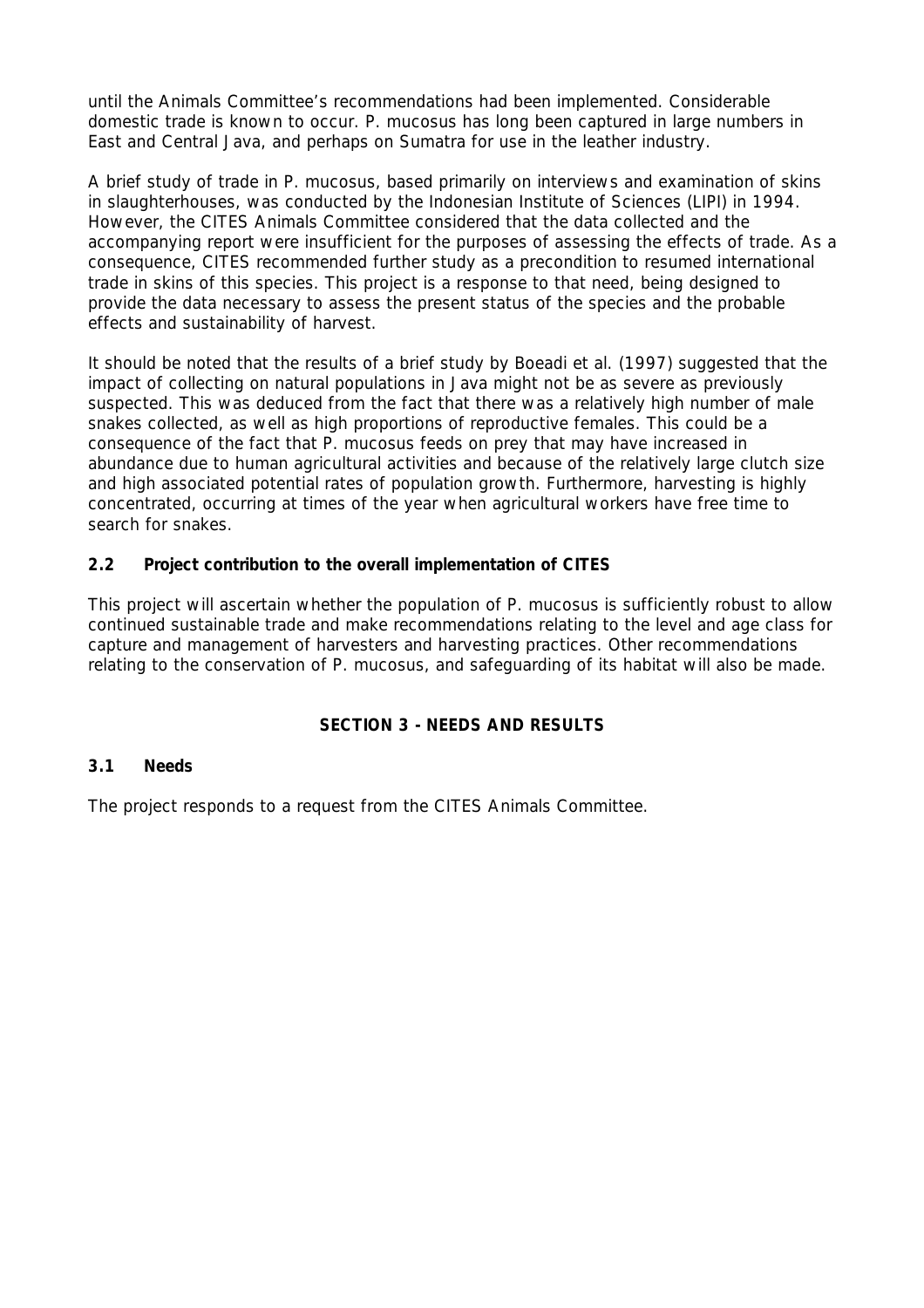# **3.2 Results**

The result of this project will depend on the outcome of the status survey. It is likely that the project will result in recommendations relating to the setting of revised quotas for sustainable exploitation of the species.

## **3.3 Assumptions to achieve results**

Suitable counterparts available for training and implementation; Indonesian authorities provide adequate assistance to any experts to have access to the selected sites.

Indonesian authorities will implement recommendations resulting from the study.

# **SECTION 4 - OUTPUTS, ACTIVITIES, WORK PLAN AND TIMETABLE, BUDGET, FOLLOW UP**

## **4.1 Outputs**

A comprehensive report (in English and Indonesian) to the Indonesian Scientific and Management Authorities and CITES Secretariat regarding the status of *P. mucosus* including an assessment of present harvest levels. This will contain an assessment of the effects of past and present trade and recommendations relating to the implementation of CITES, particularly in regard to Article 4.1 of the Convention.

#### **4.2 Activities**

Field activities will take place on the island of Java for a period of seven months. The first month of the project will be devoted to training of Indonesian scientists and counterparts involved in the project and choosing suitable field sites. Data will be collected on the status of the species in the wild, on the trapping techniques, past and present capture levels and population trends as judged by local inhabitants. The following main objectives will determine field activities:

 to assess the present status of *P. mucosus*, and to estimate maximum and minimum population sizes based on population densities and extent of available habitat within its range;

 to establish the methodology, base line data and a framework for long-term monitoring of *P. mucosus* by LIPI*;*

 to collect biological and ecological data on the species, particularly with regard to age class structure, habitat preference and ranging, and if possible, on breeding;

 to provide training of Indonesian field staff from relevant institutions building up capacity to implement recommendations relating to the monitoring of population;

 to assess current levels and age structure of harvest and gather data on domestic and international trade in the species;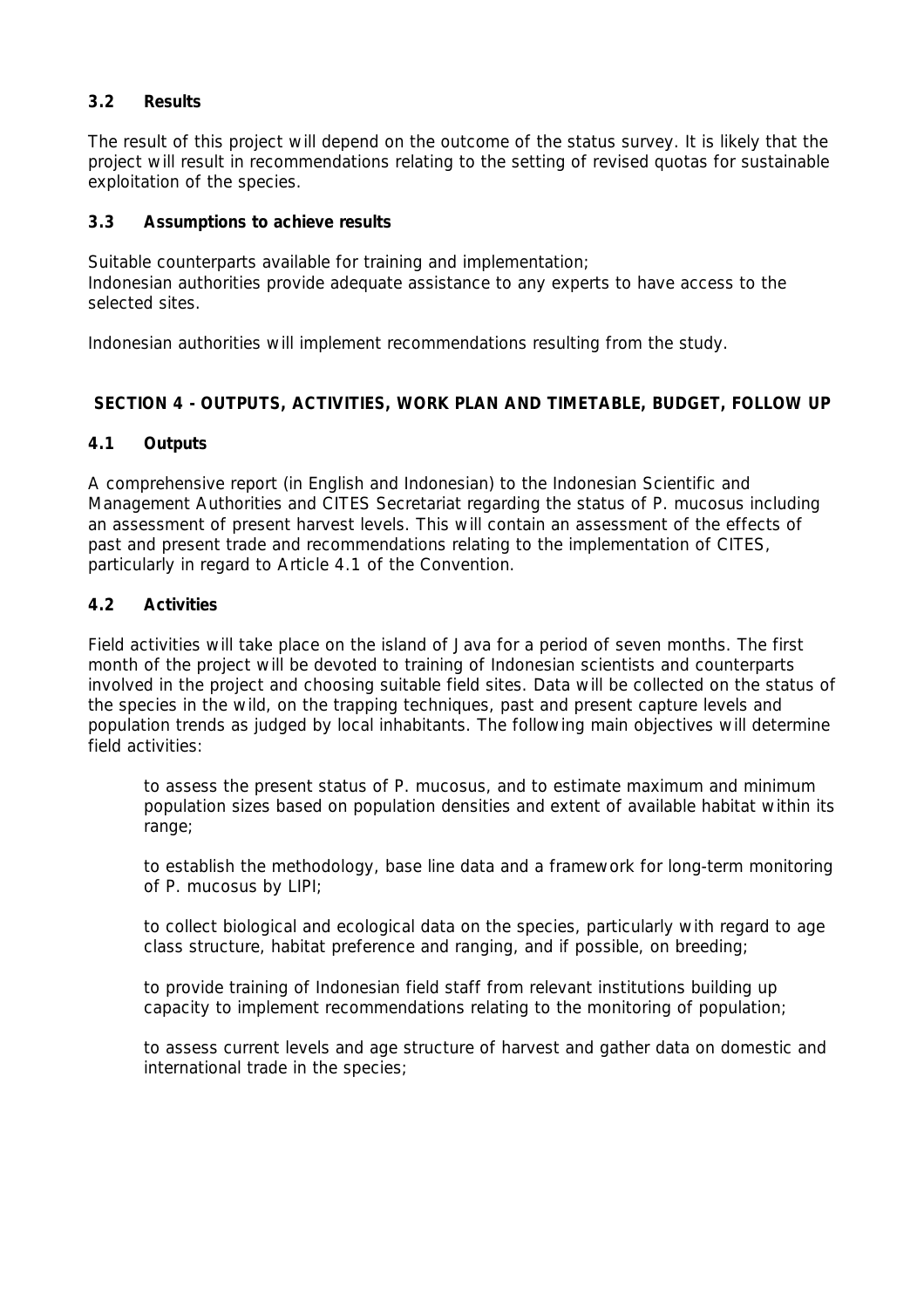to provide recommendations for the sustainable management of harvest of *P. mucosus*  populations, including capture quotas if sustainability of off-take is to be assured;

# *Methodology*

Two different kinds of activity will be undertaken:

(1) examination of harvested animals (dissections in the slaughterhouse, following previous work done for pythons and varanids in Sumatra (see Boeadi et al., 1997) will provide data on basic biology and characteristics (sex and reproductive status) of capture. Data collection consists of examination, measuring and weighing of snakes brought in to be killed and skinned, to obtain data on reproduction and feeding habits. The Indonesian Institute of Sciences (LIPI) has already conducted this type of research (Boeadi et al., 1997), focusing on rat snakes and cobras. This work will be carried out principally by Indonesian scientists with supervision and training provided by a herpetologist with relevant expertise.

(2) field study, to investigate aspects of biology, ranging behaviour and other important parameters. Radiotelemetry would be employed to determine habitat use. It is anticipated that this would require a consultant herpetologist, with appropriate experience, to implement much of the work. Data would be used to examine the degree to which *P. mucosus* relies on disturbed agricultural habitats, which would determine the long-term vulnerability of harvested populations. Trapping and marking snakes would enable an assessment of the age-class structure of wild populations, to be compared with that found in the slaughterhouses.

## **4.3 Work plan and Timetable**

 Training and site selection: 2 weeks Research and Reporting: 4.5 months Amending report after peer review: 1 week Preparation of report for publication: 1 week

**4.4 Budget** (see attached)

## **Budget for Common Rat Snake (***P. mucosus)*

| 10   | <b>Project Personnel</b>                                                                                        | <b>USD</b> |
|------|-----------------------------------------------------------------------------------------------------------------|------------|
| 1100 | Project personnel                                                                                               |            |
|      | Salary, Principle investigator (assumes 6 man-months. Responsible for<br>training, data analysis and reporting) | 24,000     |
|      | Salary, Indonesian counterparts (LIPI personnel)                                                                | 6,000      |
|      | Field subsistence (all personnel under 1100)                                                                    | 6,000      |
| 1300 | Administrative support personnel                                                                                | 1,500      |
| 1600 | Travel on official business (includes vehicle hire, international and<br>domestic flights)                      | 8,000      |
| 40   | <b>Equipment and Premises</b>                                                                                   |            |
| 4100 | Expendable equipment                                                                                            | 3,000      |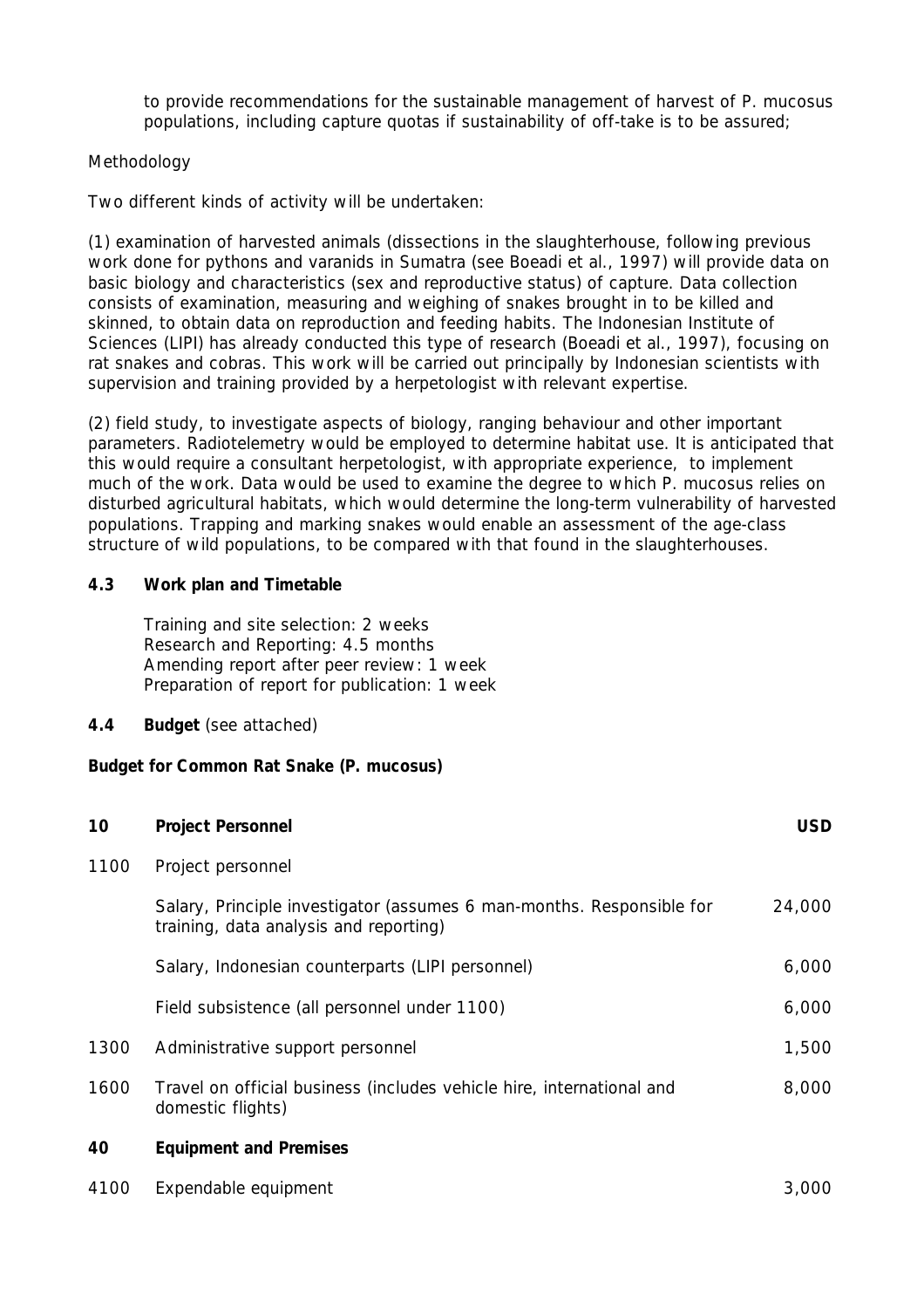| 4200 | Non-expendable equipment (includes radiotelemetry equipment)                           | 13,000 |
|------|----------------------------------------------------------------------------------------|--------|
| 50   | <b>Miscellaneous</b>                                                                   |        |
| 5100 | Operation and maintenance of equipment (includes repair and<br>insurance of equipment) | 500    |
| 5200 | Reporting cost (includes review, translation, printing, distribution)                  | 4,000  |
| 5300 | Sundry (miscellaneous costs including visas, permits, etc.)                            | 3,000  |
|      | <b>TOTAL</b>                                                                           | 69,000 |

# **4.5 Cash Advance Requirements**

All funds for field work are needed in advance of project implementation. Funds for publication and distribution of final report, and final installments for consultant fees can be held back until completion of all tasks in terms-of reference and publication of final report.

# **4.6 Follow up**

Report should be distributed for peer review and subsequently submitted to CITES Animals and Standing committees.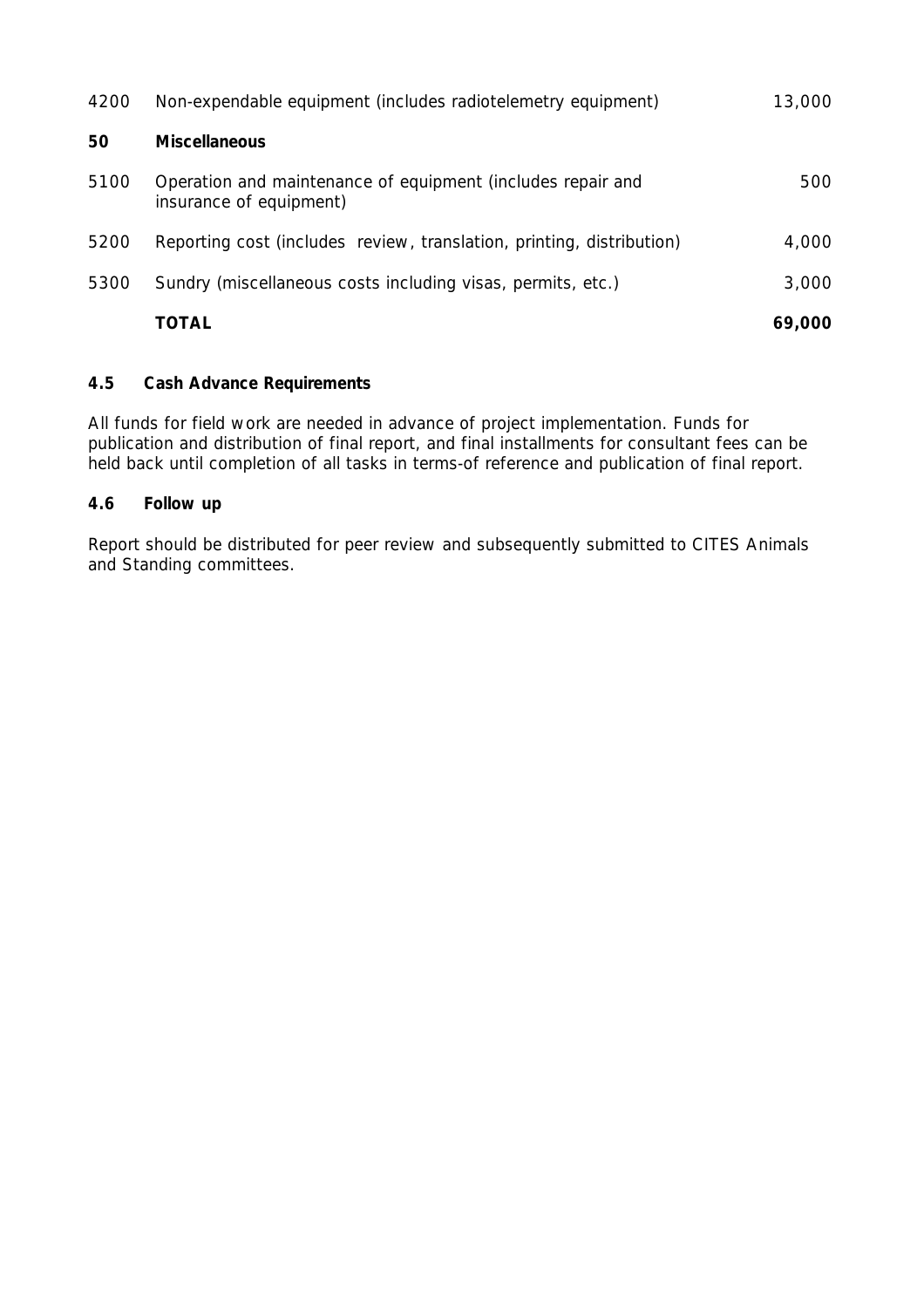## **SECTION 5 - INSTITUTIONAL FRAMEWORK AND EVALUATION**

# **5.1 Institutional Framework**

This project will be implemented by experts approved by the National CITES Authorities in consultation with the CITES Secretariat.

# **5.2 Evaluation**

Evaluation of the research findings and conclusions will be made during peer review process.

# **SECTION 6 - MONITORING AND REPORTING**

- 6.1 **Progress Reports** Brief report to be submitted mid-way through the project.
- 6.2 **Terminal Reports** Final report to be completed within four months of completion of field work.
- 6.3 **Financial Reports:** Interim report due within two weeks of completion of field work. Financial report due within two weeks of publication of final report.
- **6.4 Terms and Conditions**

 **6.4.1 Non-expendable equipment** purchased by the project to be donated to counterpart organizations after the project with the provision that it will be made available to future CITES projects.